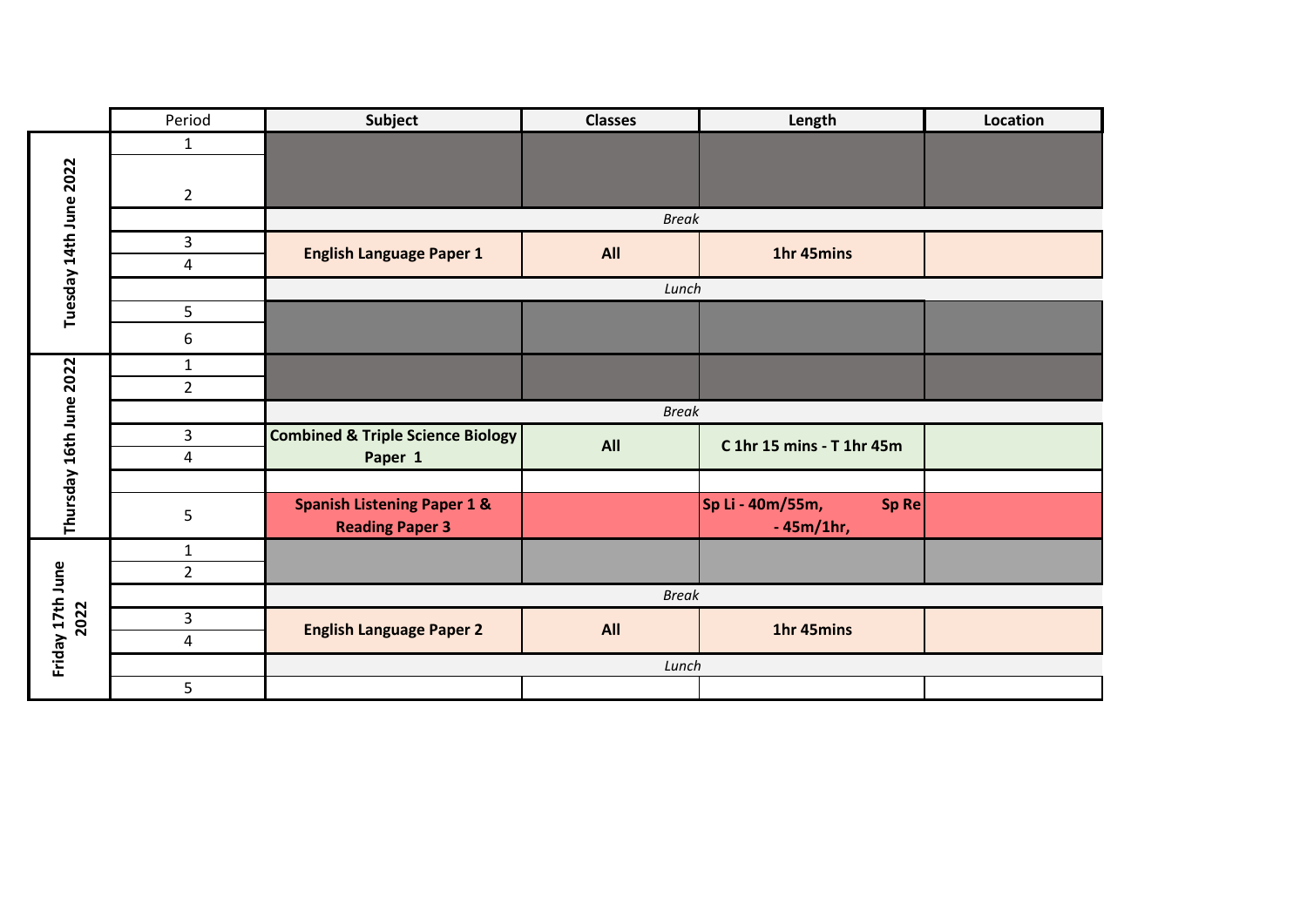|                          |                | <b>Subiect</b>                               | Classes | Length                    | Location |  |  |
|--------------------------|----------------|----------------------------------------------|---------|---------------------------|----------|--|--|
| Monday 20th June<br>2022 | $\mathbf{1}$   | <b>GCSE</b>                                  |         |                           |          |  |  |
|                          | $\overline{2}$ |                                              |         |                           |          |  |  |
|                          |                | <b>Break</b>                                 |         |                           |          |  |  |
|                          | 3              | <b>Combined Science &amp; Triple</b>         |         |                           |          |  |  |
|                          | 4              | <b>Chemistry Paper 1</b>                     | All     | C 1hr 15 mins - T 1hr 45m |          |  |  |
|                          |                | Lunch                                        |         |                           |          |  |  |
|                          |                |                                              |         |                           |          |  |  |
|                          | $\overline{6}$ |                                              |         |                           |          |  |  |
|                          | $\mathbf{1}$   |                                              |         |                           |          |  |  |
| Tuesday 21st June 2022   | $\overline{2}$ |                                              |         |                           |          |  |  |
|                          |                | <b>Break</b>                                 |         |                           |          |  |  |
|                          | 3              | <b>Maths Paper 1 Non Calc</b>                | All     | 1hr 30mins                |          |  |  |
|                          | 4              |                                              |         |                           |          |  |  |
|                          |                | Lunch                                        |         |                           |          |  |  |
|                          | 5              | <b>Geography Paper</b>                       | 10Ge    | 1hr 30mins                |          |  |  |
|                          | 6              | $\ddot{\phantom{a}}$                         |         |                           |          |  |  |
|                          | $\mathbf{1}$   | <b>English Literature Paper 1</b>            | All     | 1hr 45mins                |          |  |  |
|                          | $\overline{2}$ |                                              |         |                           |          |  |  |
|                          |                |                                              |         |                           |          |  |  |
| 2022                     |                | <b>Maths Paper 2 Calc</b>                    | All     | 1hr 30mins                |          |  |  |
|                          | 3              |                                              |         |                           |          |  |  |
|                          | 4              |                                              |         |                           |          |  |  |
| Wednesday 22nd June      |                |                                              |         |                           |          |  |  |
|                          | 5              | <b>History Paper 2</b>                       |         | 1Hr                       |          |  |  |
| Thursday 23rd June       | $\mathbf{1}$   |                                              |         |                           |          |  |  |
|                          | $\overline{2}$ |                                              |         |                           |          |  |  |
|                          |                |                                              |         |                           |          |  |  |
| 2022                     | 3              | <b>Combined &amp; Triple Science Physics</b> | All     | C 1hr 15 mins - T 1hr 45m |          |  |  |
|                          | 4              | Paper 1                                      |         |                           |          |  |  |
|                          |                | Lunch                                        |         |                           |          |  |  |
|                          | 5              |                                              |         |                           |          |  |  |